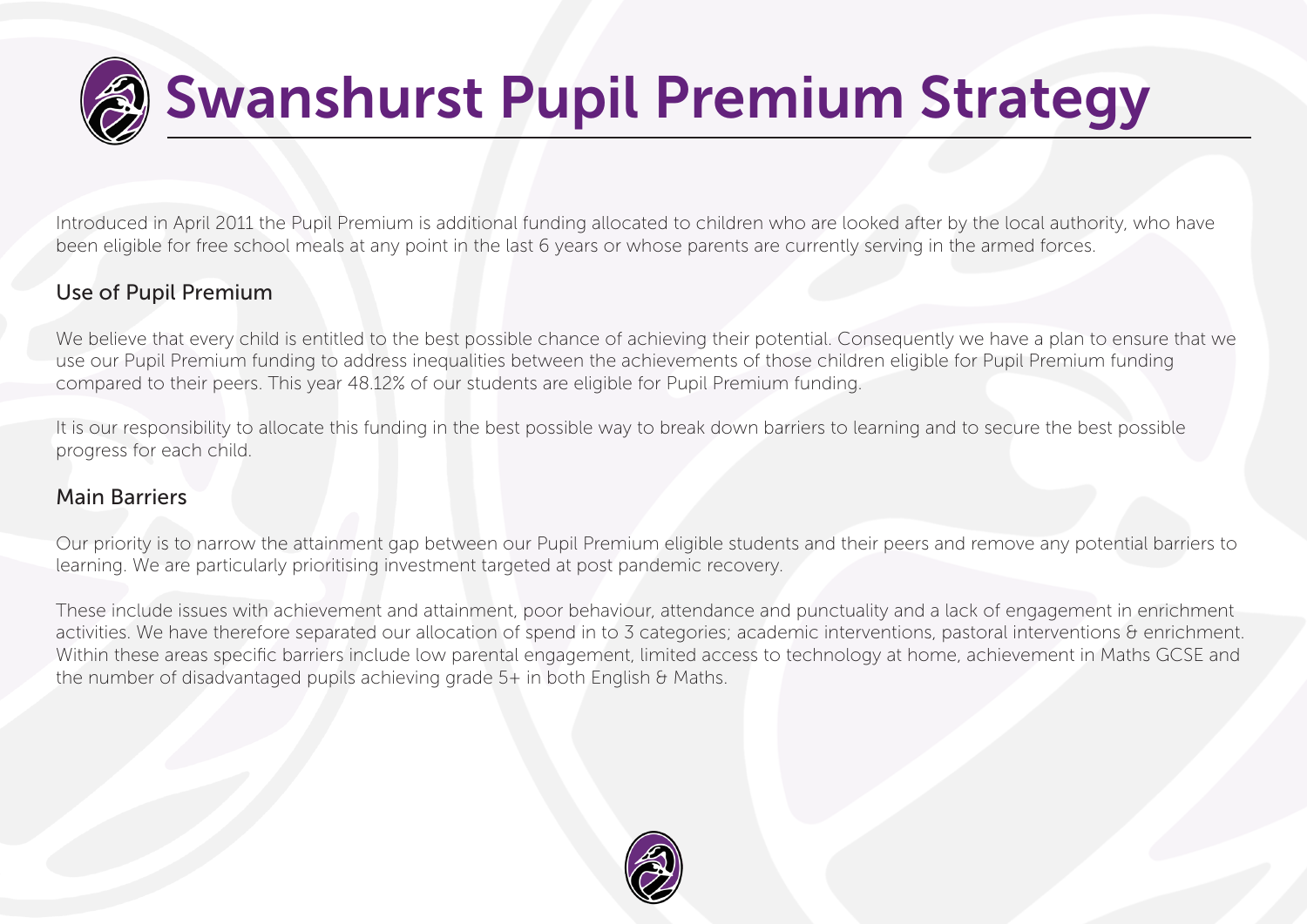

# **Allocation of Spend**

## TOTAL ALLOCATION 2021/2022

£689,510

## Academic Interventions

| Initiative & Rationale                                                                                                                                                                                                                                                                                                                                                                                                                                                                                                                                  | <b>Funds Allocated 2021-2022</b> |
|---------------------------------------------------------------------------------------------------------------------------------------------------------------------------------------------------------------------------------------------------------------------------------------------------------------------------------------------------------------------------------------------------------------------------------------------------------------------------------------------------------------------------------------------------------|----------------------------------|
| Additional Teaching Capacity & Support for English & Maths<br>Increase team of teaching staff in English & Maths, dedicated to supporting all Pupil Premium pupils, with a view to<br>increasing % of Pupil Premium pupils achieving Grade 5+ to 60% (achieved 46.5% 2020).<br>Support staff in Maths, designated to work with, mentor and support underachieving pupils, with a focus on Year 11<br>Pupil Premium pupils achieving grade 5+, with a view to increasing the % from 50% to 60%. Offer 1:1 and small group<br>support of eligible pupils. | £265,170                         |
| <b>Additional Support in Special Educational Needs</b><br>A team of Raising Achievement Assistants in the SEN team to support pupils with additional needs, including those with<br>EAL needs, with an aim to maintaining a positive P8 score for our LPA Pupil Premium pupils and a minimal gap between<br>them and their peers.                                                                                                                                                                                                                       | £133,850                         |
| Initiatives to Support HPA<br>A variety of initiatives, activities, interventions and resources specifically designed to support disadvantaged more able<br>pupils. E.g. university visits, additional resources & revision sessions.                                                                                                                                                                                                                                                                                                                   | £1,500                           |
| <b>Support for Pupils Attending Off-Site Courses</b><br>Provision for students attending courses elsewhere or who require alternative provision.                                                                                                                                                                                                                                                                                                                                                                                                        | £21,440                          |
| Continuous Professional Development (CPD) for staff<br>Additional training for teaching and support staff to improve 'Quality First Teaching' to support the new PP 1st initiative.                                                                                                                                                                                                                                                                                                                                                                     | £5,000                           |
| <b>Support for CEIAG</b><br>Additional support for pupils and parents surrounding pathways and career choices through use of our dedicated 14-19<br>Co-Ordinator, with a focus on Year 8 & 9 pathway choices and Year 10 work experience for our Pupil Premium pupils.                                                                                                                                                                                                                                                                                  | £1,300                           |

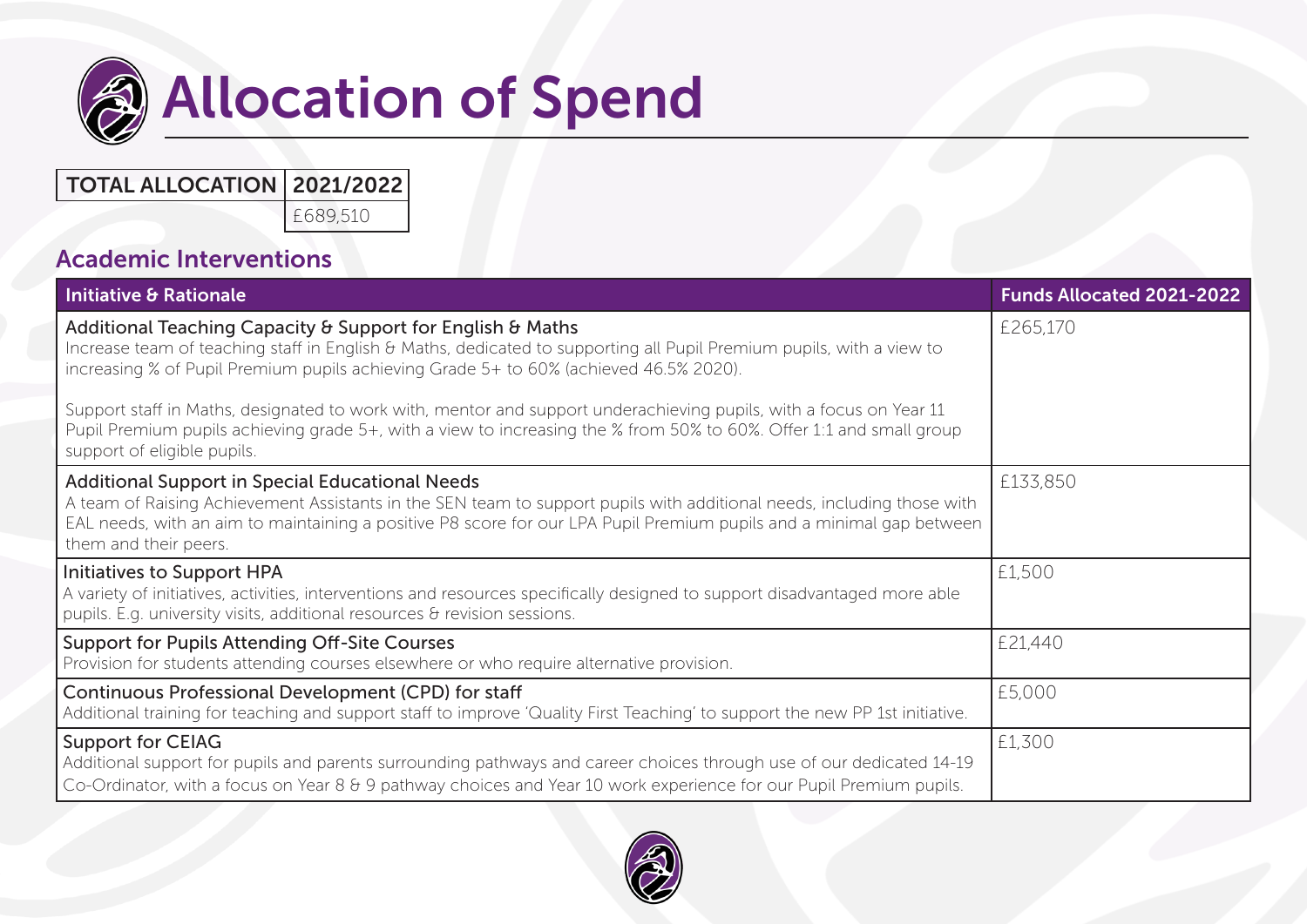# Pastoral Interventions

| <b>Initiative &amp; Rationale</b>                                                                                                                                                                                                                                                                                                                                                                 | <b>Funds Allocated 2021-2022</b> |
|---------------------------------------------------------------------------------------------------------------------------------------------------------------------------------------------------------------------------------------------------------------------------------------------------------------------------------------------------------------------------------------------------|----------------------------------|
| <b>Increased Capacity in Pastoral Teams</b><br>A team of Leadership, Heads of Year, Deputy Heads of Year and Senior Learning Mentors to support, guide and mentor<br>Pupil Premium pupils with challenging behaviour and engage hard to reach parents, with a view to increasing<br>percentage attendance of Pupil Premium parents at school events to reflect the nature of the school's cohort. | £185,805                         |
| <b>Additional Pastoral Support</b><br>A team of professionals including our school nurse to provide additional and necessary support, with a view to<br>decreasing the persistent attendance of our Pupil Premium pupils to 10%.                                                                                                                                                                  | £21,720                          |
| <b>Support for Parents</b><br>Additional support for parents of eligible pupils e.g. support with transport costs, supplementary uniform items,<br>refreshments at events.                                                                                                                                                                                                                        | £2,000                           |
| <b>Professional Support</b><br>Use of an educational psychologist and other professionals, in addition to purchasing specialist equipment.                                                                                                                                                                                                                                                        | £20,000                          |

# Enrichment

| Initiative & Rationale                                                                                                                                                                                                                                                                                                                                                                                    | <b>Funds Allocated 2021-2022</b> |
|-----------------------------------------------------------------------------------------------------------------------------------------------------------------------------------------------------------------------------------------------------------------------------------------------------------------------------------------------------------------------------------------------------------|----------------------------------|
| <b>Increased Capacity of Study Support</b><br>Extended opening hours of our school libraries, both before & after school, to allow students increased access to re-<br>sources, technology and our dedicated team of librarians.                                                                                                                                                                          | £16,050                          |
| <b>Curriculum Enrichment &amp; Initiatives</b> (Remissions)<br>Supporting parents through subsidising trips, visits and activities which allow access to both curricular and extra-curric-<br>ular activities for our most disadvantaged pupils. Funding initiatives in school specifically designed to improve achieve-<br>ment and motivation of Pupil Premium pupils (e.g. Mosaic & Steps to Success). | See Remissions Section above     |
| <b>Staff Selected Initiatives &amp; Resources</b><br>Financial support for initiatives, activities and resources designated by staff to motivate, engage and raise the achieve-<br>ment of Pupil Premium pupils.                                                                                                                                                                                          | £5,675                           |